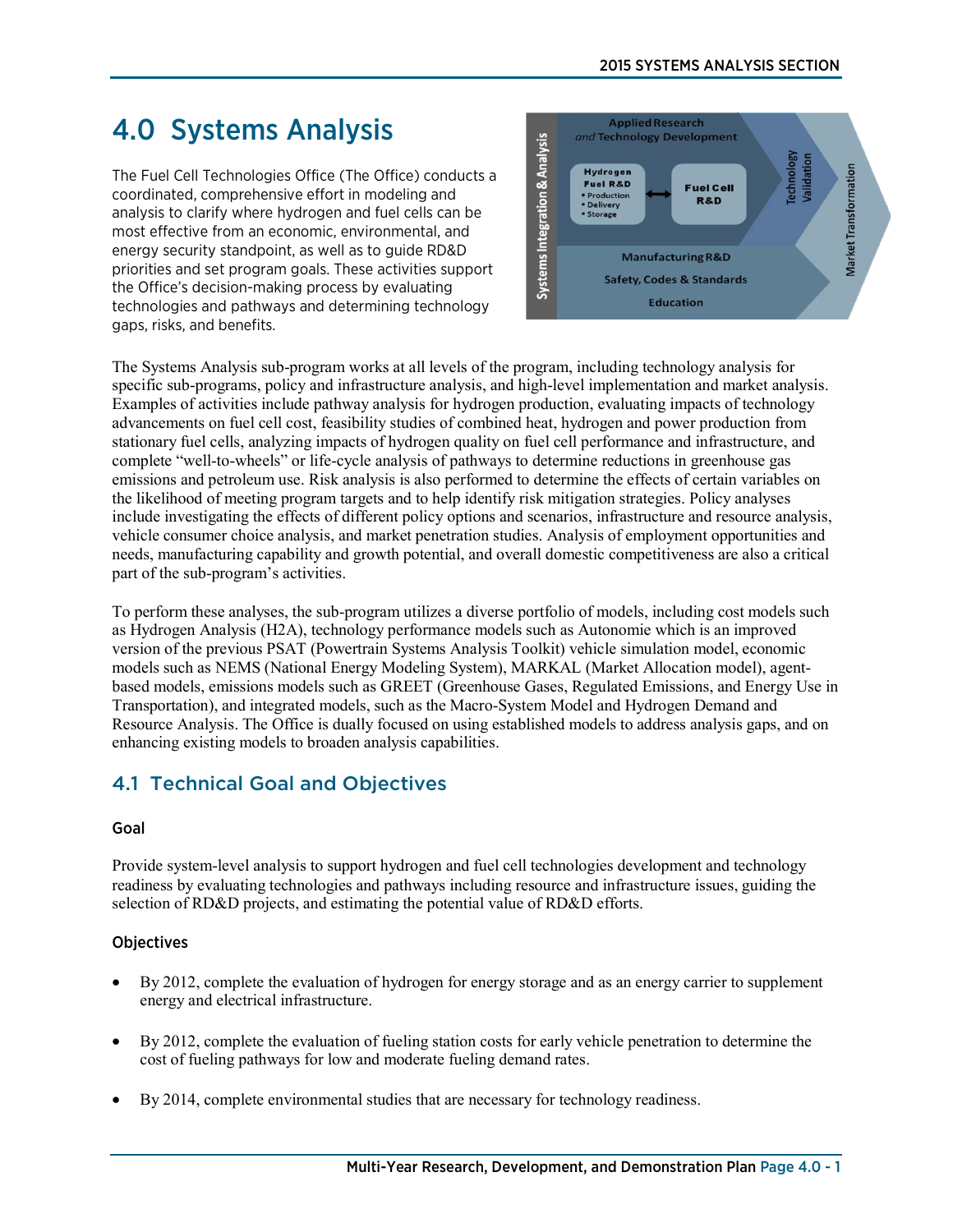- By 2018, complete analysis of program performance, cost status, and potential for use of fuel cells for a portfolio of commercial applications.
- By 2019, complete analysis of the potential for hydrogen use in stationary fuel cells, fuel cell vehicles, and other fuel cell applications such as material handling equipment. The analysis will address necessary resources, hydrogen production, transportation infrastructure, performance of stationary fuel cells and vehicles, and the system effects resulting from the growth of fuel cell market shares in the various sectors of the economy.
- Provide milestone-based analysis (including risk analysis, independent reviews, financial evaluations and environmental analysis), to support the Office's needs prior to technology readiness.
- Periodically update the life-cycle energy, petroleum use, greenhouse gas, and criteria emissions analysis for technologies and pathways for the Office to include technological advances or changes.

## 4.2 Technical Approach

The overall approach to implementing a robust Systems Analysis capability is based on the need to support the Office's decision-making processes and milestones, to provide independent analysis when required to validate decisions and/or ensure objective inputs, and to respond to external review recommendations. Systems analysis generates outputs necessary to support programmatic needs, which include recommendations, reports, independent reviews, validation results, and supporting data. As depicted in Figure 4.2.1, the outputs are supported by fuel cell and hydrogen technologies transformation scenarios for environmental, economic, and other analyses. The analyses are dependent upon tools that the program is developing and/or modifying. Both the analyses and tools are dependent upon the framework that has been developed and are continuously updated. To ensure the analysis effort is focused, objective, and effective, internal and external peer reviews are conducted, annually and biennially (respectively).

The Systems Analysis sub-program continues to address relevant issues including infrastructure development, resource availability, life-cycle benefits, and domestic competitiveness. Examples of key focus areas include:

#### *Model Development and Validation*

• Validate analytical models with real-world data and refine models as required.

#### *Technology Analysis and Quantification of Benefits*

- Determine the potential for hydrogen as an energy storage medium or energy carrier to optimize the use of intermittent renewable resources such as wind and solar.
- Quantify the benefits of integrating hydrogen fuel production with stationary fuel cell power generation.
- Evaluate the potential for biogas, landfill gas, and stranded hydrogen streams as renewable fuel for stationary fuel cell power generation.
- Assess the Life Cycle Analysis (LCA) benefits of hydrogen and fuel cells for diverse applications and conduct a rigorous comparison to incumbent and emerging technologies such as gasoline engines and battery electric vehicles.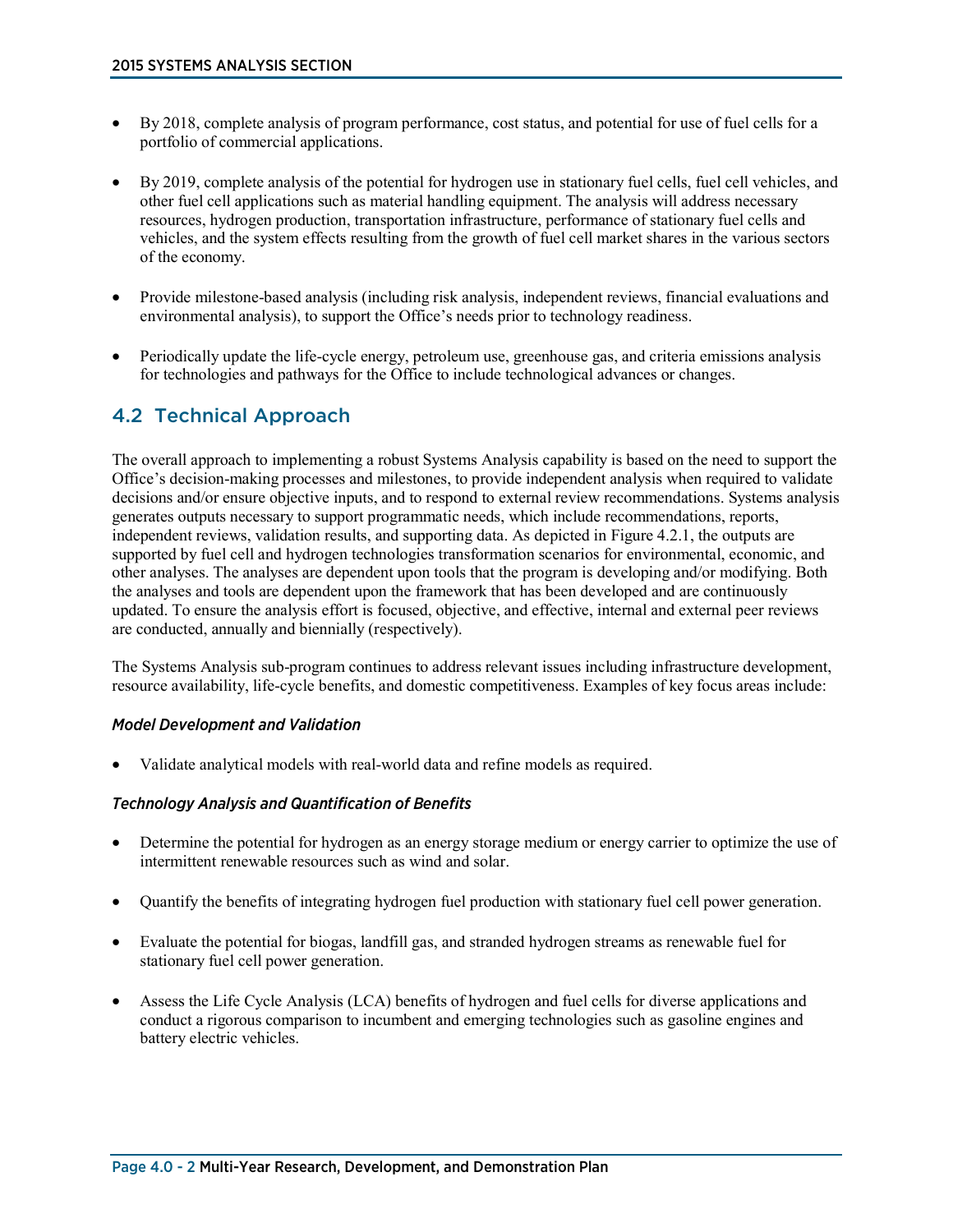#### *Infrastructure Analysis*

• Work with industry and other stakeholders to assess and identify infrastructure scenarios and options for both long term transportation needs and early market opportunities for hydrogen and fuel cells.

#### *Market and Policy Analysis*

• Assess opportunities for diverse applications of fuel cells; including the potential for job growth, workforce development needs, manufacturing capacity, and the effects of a federal fuel cell acquisition program on fuel cell costs and market sustainability.

#### Studies and Analysis

Planned studies and analysis are separated into the following categories: understanding the initial phases of the fuel cell and hydrogen technologies early market penetrations; understanding the long-term potential and issues of fuel cell and hydrogen technologies; environmental analysis; and cross-cutting analytical studies that require quick response.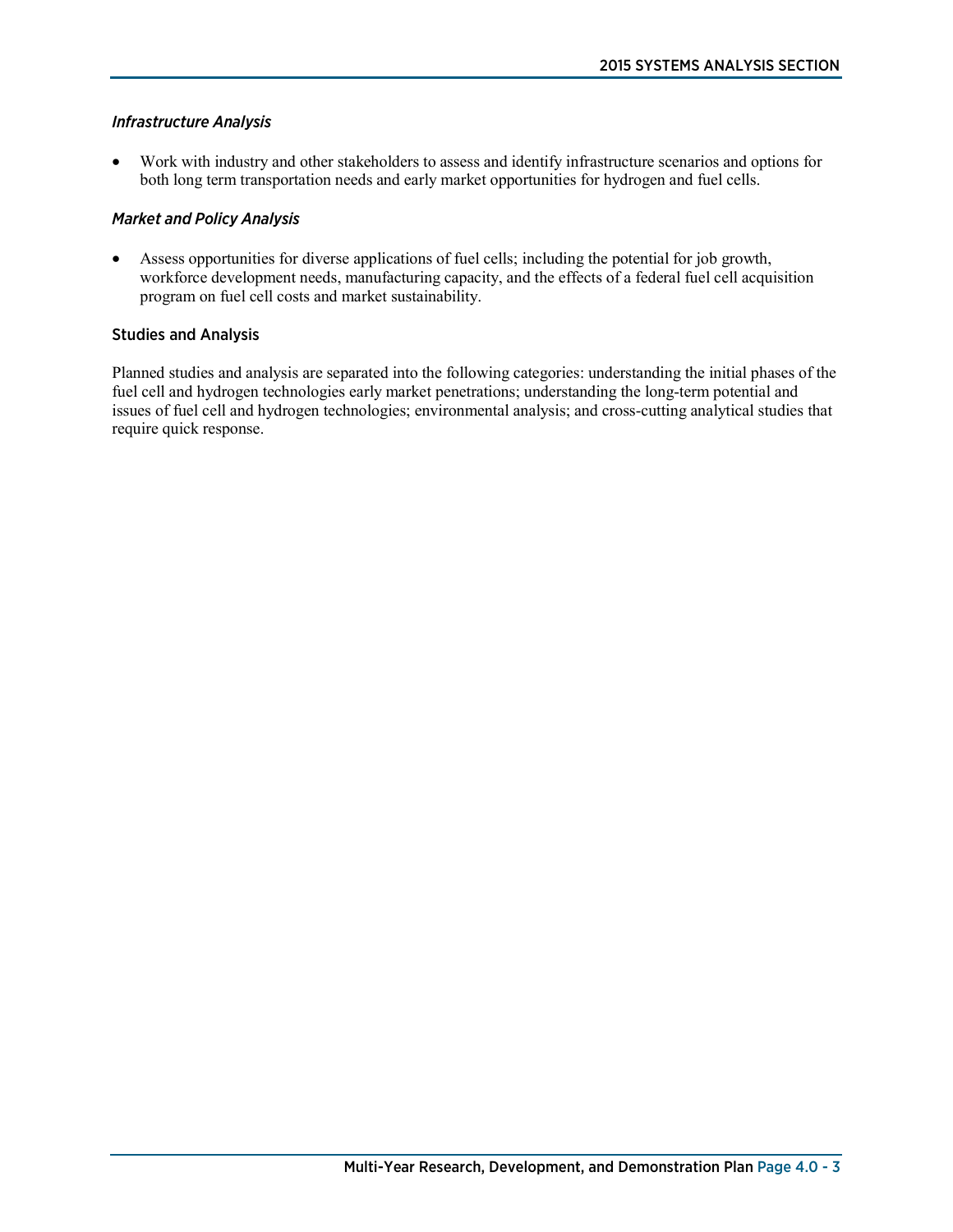

#### Figure 4.2.1 Systems analysis approach overview

#### Hydrogen Cost Target

In 2010, the Program developed a new hydrogen cost target (formerly called the "threshold cost") to replace the previous hydrogen cost goal. The hydrogen cost target, which is independent of the production and delivery pathway, was adjusted from  $$2 - $3$  per gallon of gasoline equivalent (gge) (untaxed) to <\$4 per gge (untaxed). The new hydrogen cost target is based on the Energy Information Administration's 2009 forecast of gasoline cost in 2020 and the fuel economy and incremental vehicle cost of hydrogen fuel cell vehicles relative to hybrid electric vehicle technologies in 2020.

The methodology used ensures that consumers' operating cost (in \$/mile) in a hydrogen fuel cell vehicle will be equal to or less than the competitive gasoline hybrid electric vehicle in 2020. The new hydrogen cost target is expressed as a range, which reflects the variability in future fuel efficiency improvement factors, competitive gasoline cost, and vehicle costs. The cost target guides the Department's execution of its hydrogen and fuel cell research and development responsibilities. The cost target includes the cost of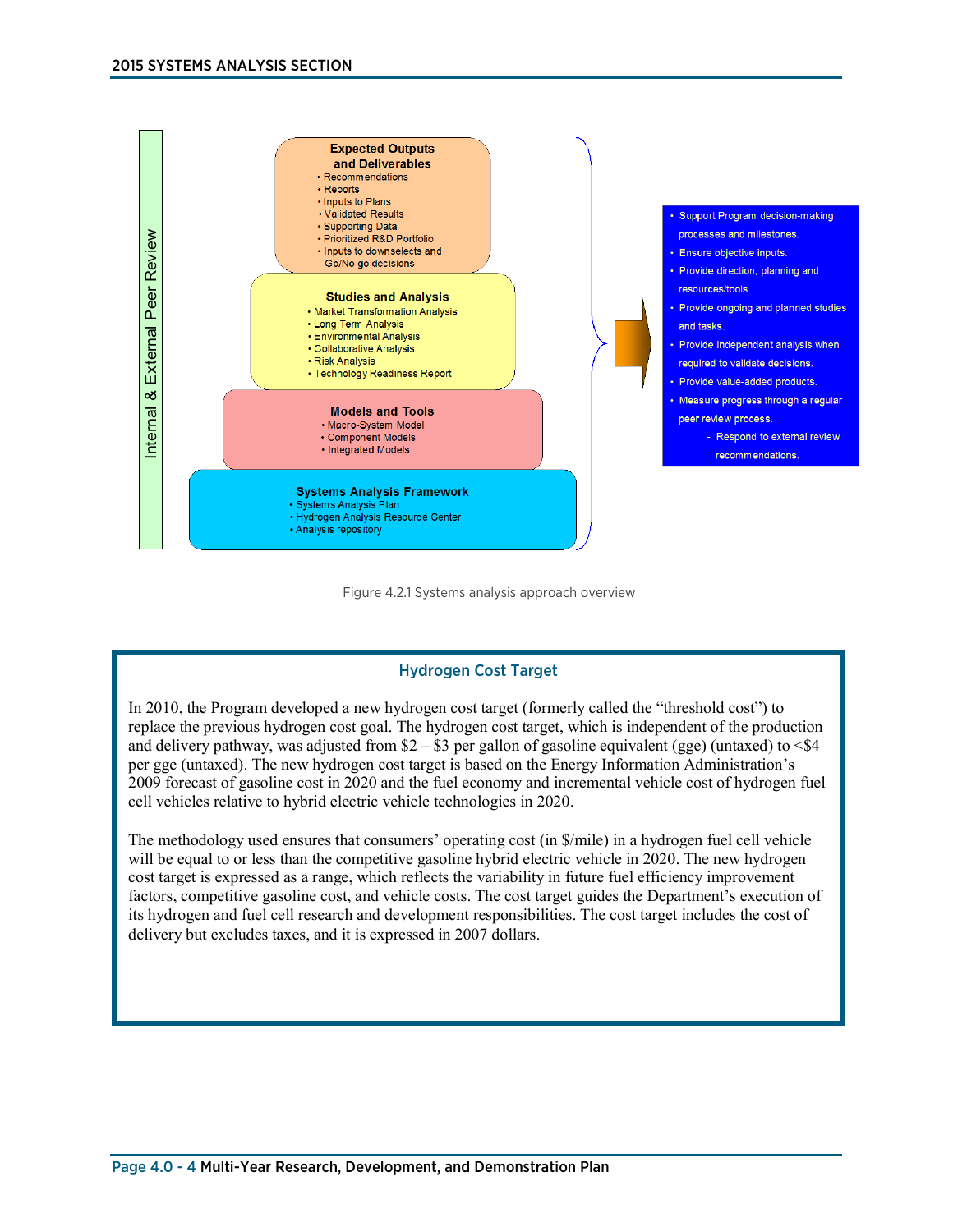#### *Market Transformation Analysis*

Analysis is focused on assessing the early market introduction of fuel cells for backup, emergency, and remote power generation and specialty vehicles. Analysis also determines the potential for reducing fuel cell cost through economies of scale and the application of lessons learned. Potential technology pathways are modeled and analyzed to determine application requirements (targets), cost, risk, environmental consequence, and societal impact. From these analyses, key cost and technology barriers/gaps are identified, which further define and update the key RD&D needs and plans within each sub-program. In addition, future analyses will be undertaken to update energy, environmental impact, and financial impact/risk projections. This wide range of analyses is required to provide the necessary information about the fuel cell costs, infrastructure, resource requirements and availability, fuel quality, cost and profitability, and life-cycle emissions.

The Office-sponsored analyses include assessments of the impacts of government purchases and incentives on fuel cell cost reduction, as well as progress in capitalizing on the economies of scale for manufacturing and potential market penetration. These analyses yield reports and critical information, similar to the Oak Ridge National Laboratory 2011 report *Status and Outlook for the U.S. Non-Automotive Fuel Cell Industry: Impacts*  of Government Policies and Assessment of Future Opportunities<sup>[1](#page-4-0)</sup>, critical to guiding sub-program target development.

#### *Long-term Analysis*

Long-term analysis involves the same focus areas that are addressed by market transformation and socialeconomic analyses. These analyses, however, entail the investigation of stationary fuel cells for combined heat and power and impact a larger economic sector than the early adopter applications. Long-term analysis requires an understanding of both the availability and the constraints of the hydrogen feedstocks required to fuel stationary and transportation fuel cell applications. Likewise, the importance of centrally produced hydrogen and the potential integration of hydrogen delivery with the natural gas infrastructure merit ongoing analysis.

Future market penetration will continue to have a positive social-economic impact on the creation of domestic jobs. The Office's job modeling tool enables examinations of the analysis of the national job growth and regional impacts of specific fuel cell manufacturing installations. This analytical tool assesses job growth and provides job estimates by application sector, such as material handling and distributed power.

#### *Environmental Analysis*

This work focuses on completing all environmental analyses necessary before technology readiness. Initial studies involve understanding the potential effects of hydrogen and its infrastructure on the environment. The studied effects include both primary (releases of hydrogen to the atmosphere, construction of pipelines and their associated ecological impacts, materials used for fuel cells, hydrogen storage and other components of the hydrogen systems), as well as secondary effects (i.e., changes in urban criteria pollutants and greenhouse gas (GHG) emissions). Environmental data produced from sub-program projects are compiled and analyzed to support Go/No-Go decisions and independent reviews.

Analyses assess greenhouse gas emissions and criteria emissions on a life cycle basis for multiple fuel cell applications and fuel pathways on an ongoing basis. The results are intended to identify benefits for fuel cell applications.

<span id="page-4-0"></span> $\overline{a}$ <sup>1</sup> Greene D., Oak Ridge National Laboratory, K. Duleep, ICF International, G. Upreti, University of Tennessee, (2011). Status and Outlook for the U.S. Non-Automotive Fuel Cell Industry: Impacts of Government Policies and Assessment of Future Opportunities ORNL/TM-2011/101, Oak Ridge National Laboratory, Oak Ridge, TN, May.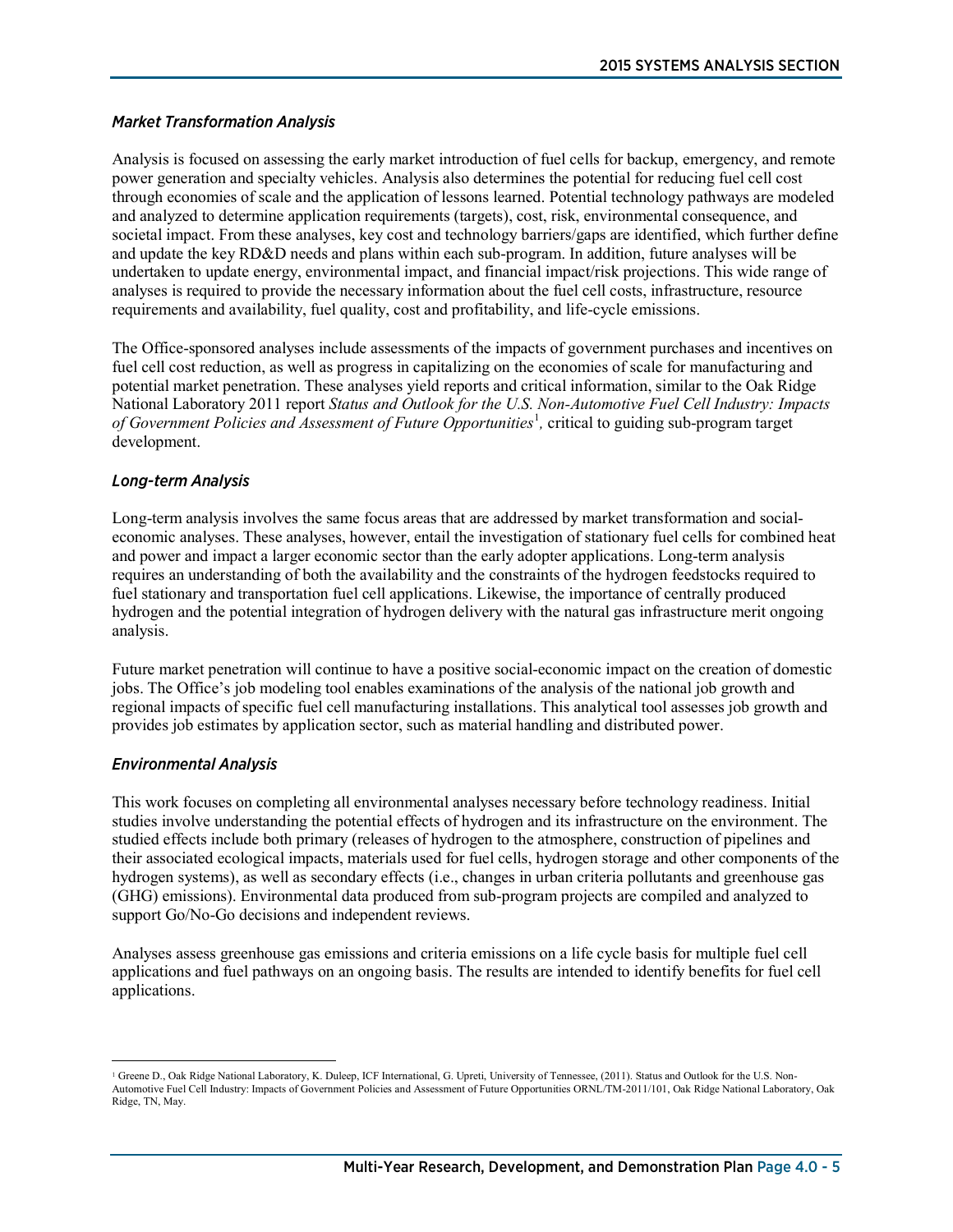#### Models and Tools

Systems analysis models include component models (simulate individual portions of hydrogen and fuel cell scenarios), integrated models (economic and environmental factors), and the macro-system model (MSM) that links other models and facilitates consistency and communication between them. Modeling tools provide the basis for analyzing alternatives in terms of their cost, performance, benefit, and risk impacts on the macro system. Analysis is done across key activity boundaries such as using stationary fuel cells to supply heat and power for buildings and to generate hydrogen for specialty and light duty vehicle fuel supply.

To ensure model integrity and analysis consistency, the models are updated and validated with data and information from sub-program projects, independent reviews, and technology validation.

#### *Macro-System Model*

The macro-system model (MSM) is a structure that links other existing and emerging models to perform crosscutting analysis of engineering issues. A number of models exist to analyze components and subsystems of the long-term applications of hydrogen; however, the MSM integrates many of them via a common architecture and calculates overall results (i.e., treating the overarching hydrogen fuel infrastructure as a system). The primary objective of the MSM is to support programmatic decisions regarding investment levels and to focus funding. The MSM also facilitates consistency between models due to its use of common terms and techniques to facilitate information transfer.

#### *Component Models*

These models are engineering models used individually to generate technology-specific information and perform techno-economic analyses. Examples of these models are the Fuel Cell Power (FC Power), H2A Production and the Hydrogen Delivery Scenario Analysis (HDSAM v2.2) models. The FC Power and H2A Production models are standardized tools for economic calculations of various stationary fuel cell configurations and hydrogen production technologies. These models are publicly available and enable analysis for a number of different production technologies and pathways. The publicly available HDSAM model has been developed for both delivery component cost and specific delivery scenario cost estimation.

Vehicle costs and performance required for the Office's analysis are estimated with the Argonne National Laboratory (ANL) Model Autonomie.

#### *Integrated Models*

Multiple integrated models are engineering models that have been modified to answer overarching fuel cell and hydrogen related questions, including impacts of various policy actions on hydrogen and fuel cell technologies. The models include the following: HyTrans (for transition to fuel cells studies); an Agent-Based Modeling System; Market Allocation (MARKAL) with fuel cell and hydrogen representation; and the Production Infrastructures Options model. Additionally, the GREET model (used for life-cycle energy and emissions analysis) and SERA (Scenario Evaluation and Regionalization Analysis), which is an infrastructure assessment model, are used for programmatic analysis.

#### Systems Analysis Framework

The systems analysis framework is designed to support all modeling and analysis efforts. It involves establishing a source of consistent data for analytical efforts, determining and prioritizing the analysis tasks, organizing them so that they use consistent techniques and data, and formatting the results so that they can be easily found and used for decision making.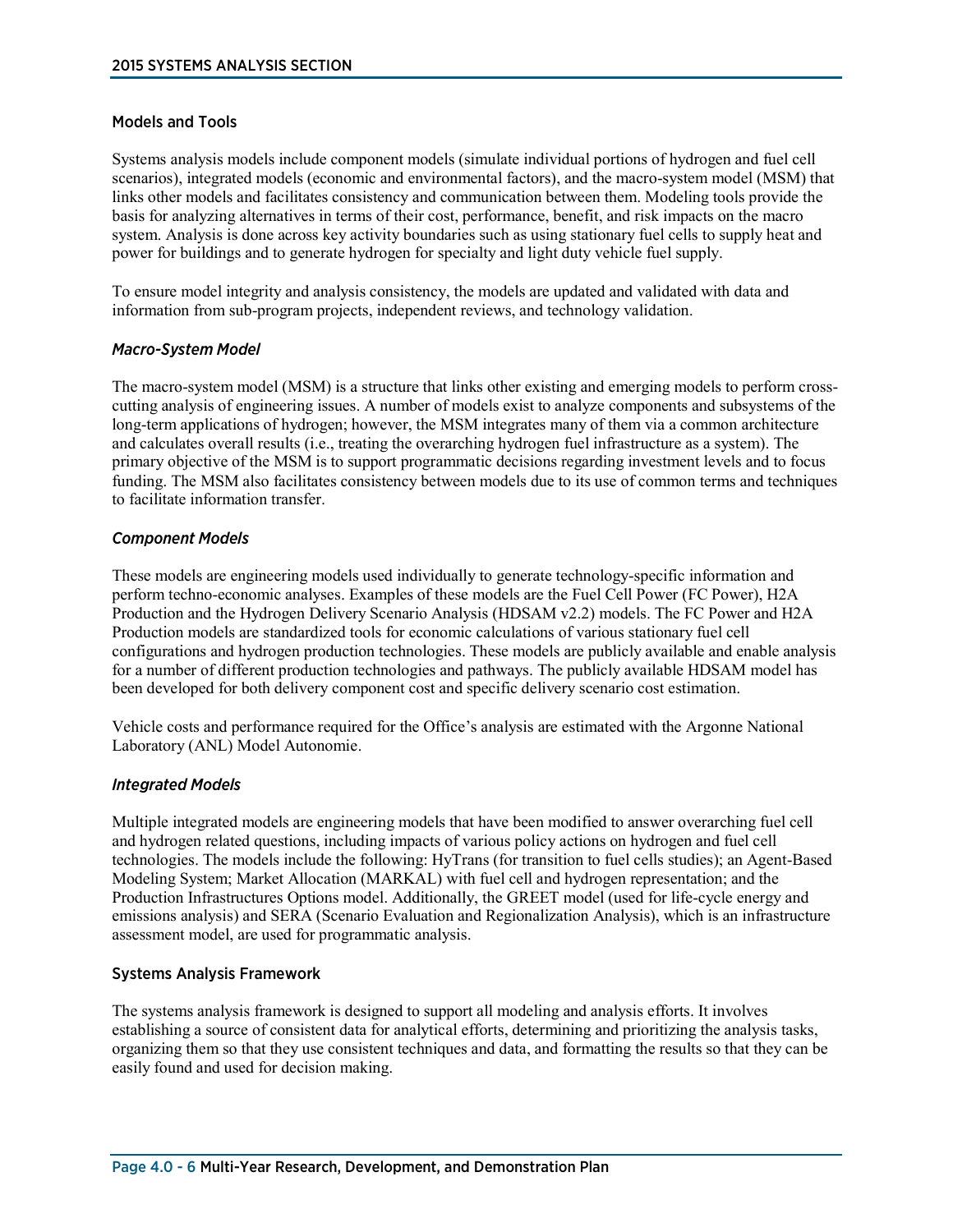#### *Systems Analysis Plan*

A Systems Analysis Plan (SAP) details the overall approach, tasks and processes for the systems analysis efforts of the sub-program. It defines how specific analysis activities relate to the objectives of the Office. The SAP contains a catalog of resources, the systems analysis processes, and the analysis results of past studies.

#### *Hydrogen Analysis Resource Center (HyARC)*

A technical data management system has been developed to provide a consistent database, a list of assumptions, information standards and tools for analytical activities supporting the sub-program. This analysis resource center provides data for standardized input to analysis activities and helps ensure consistency in the analyses conducted by the sub-program. The database is updated annually and made available to the community of analysts (U.S. Department of Energy [DOE], national laboratories, universities, private companies, etc.) at [http://hydrogen.pnl.gov/cocoon/morf/hydrogen.](http://hydrogen.pnl.gov/cocoon/morf/hydrogen)

#### Analysis Repository

A repository of technical analysis and evaluation activities has been established. The repository is a web-based database that contains information on analysis and modeling projects and results. It is available at [http://www.hydrogen.energy.gov/analysis\\_repository/](http://www.hydrogen.energy.gov/analysis_repository/) and is updated periodically to ensure that the analytical activities provide direction, focus, and support to the Office's research and development activities.

### 4.3 Systems Analysis Collaboration

This plan only describes the specific activities performed and funded by the Systems Analysis sub-program of the Fuel Cell Technologies Office. However, the analytical activities needed to support the entire DOE Hydrogen and Fuel Cells Program are more extensive, and to a large degree, coordinated by and performed in collaboration with the efforts described in this section. These include the following:

- **Analysis activities sponsored by The Offices' sub-programs:** Sub-programs fund analysis projects which address specific issues relevant to the sub-program and target results to help determine future RD&D focus. The Technology Validation and Production and Delivery sub-programs conduct scenario analysis to improve understanding of the impact of infrastructure development on early market penetration of fuel cells.
- **Hydrogen analysis efforts sponsored by other DOE Offices:** The Office of Fossil Energy and the Office of Nuclear Energy, Science and Technology each perform analysis to support their respective RD&D efforts in the production of hydrogen. These activities are coordinated with Systems Analysis and are reflected in the overall Analysis Portfolio maintained by the Systems Analysis organization for the entire DOE Program.
- **Corporate analyses:** Within EERE, the corporate analysis team performs policy and benefits analysis across the EERE portfolio, but also specifically in support of individual programs – such as the Fuel Cell Technologies Program. The Technology Analyst and Systems Integrator coordinate analyses and studies with this team to ensure the synergy and timeliness of the policy and benefits analysis to support program needs.
- **Coordinated analyses:** Analyses include vehicle life cycle cost, energy use, greenhouse gas emission analysis with Vehicle Technologies and Biomass Programs. An example of this analysis is shown in Figure 4.3.1. Other coordinated analyses include the levelized cost of electricity from a portfolio of technologies including stationary fuel cells with the Office of Electricity, and the Wind and Solar Programs.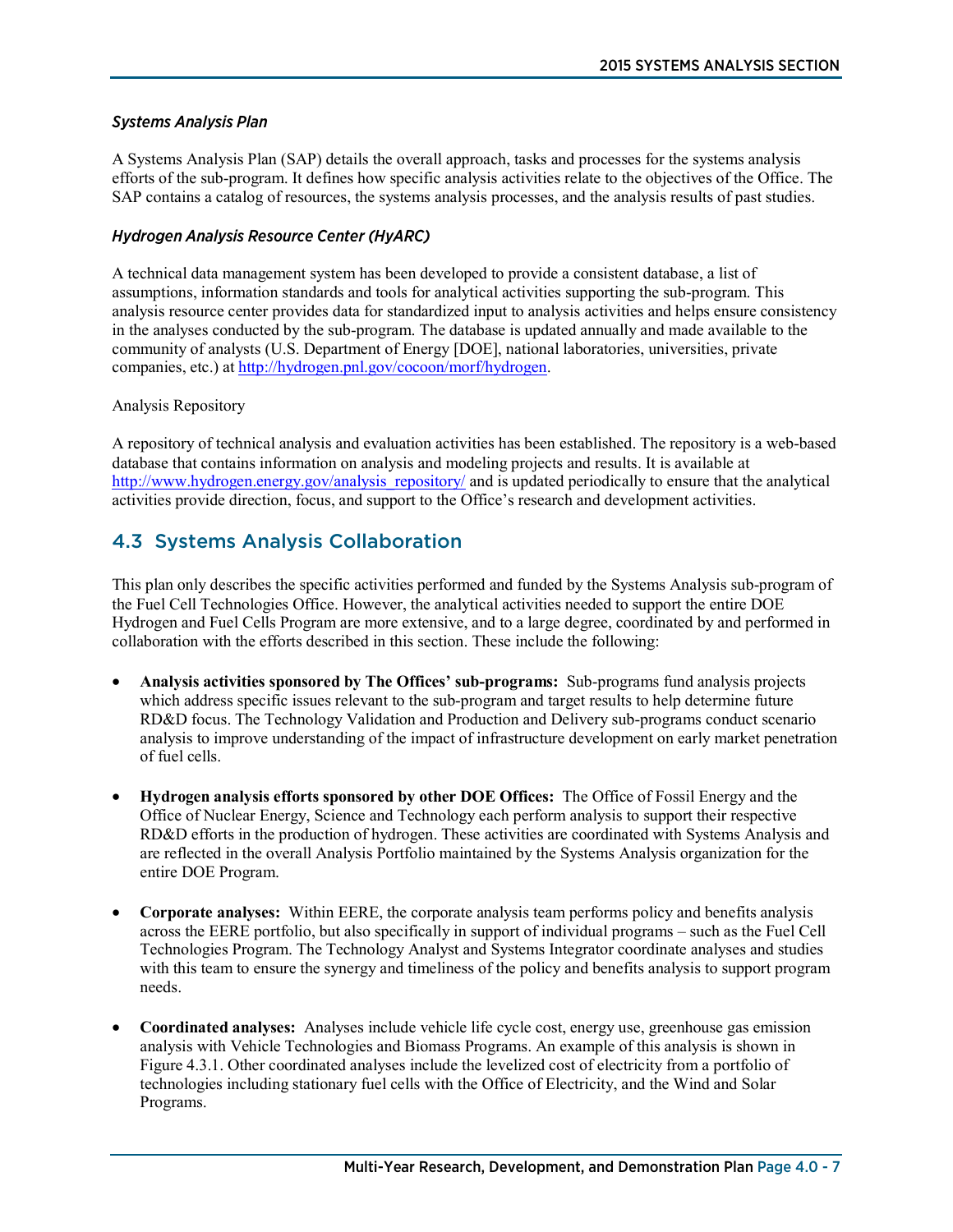

Figure 4.3.1 Lifecycle Costs of Advanced Vehicles

• **External reviews and analyses:** These include such external activities as reviews by the National Academy of Sciences, efforts under the Hydrogen and Fuel Cell Technical Advisory Committee (HTAC), and future international work which might be undertaken by the International Partnership for Hydrogen and Fuel Cells in the Economy (IPHE). Although by their nature these are independent of the Office, the Technology Analyst is typically involved in briefing these organizations on program status and needs, participating in working groups which frame the analytical elements, and interpreting the results for use by the program.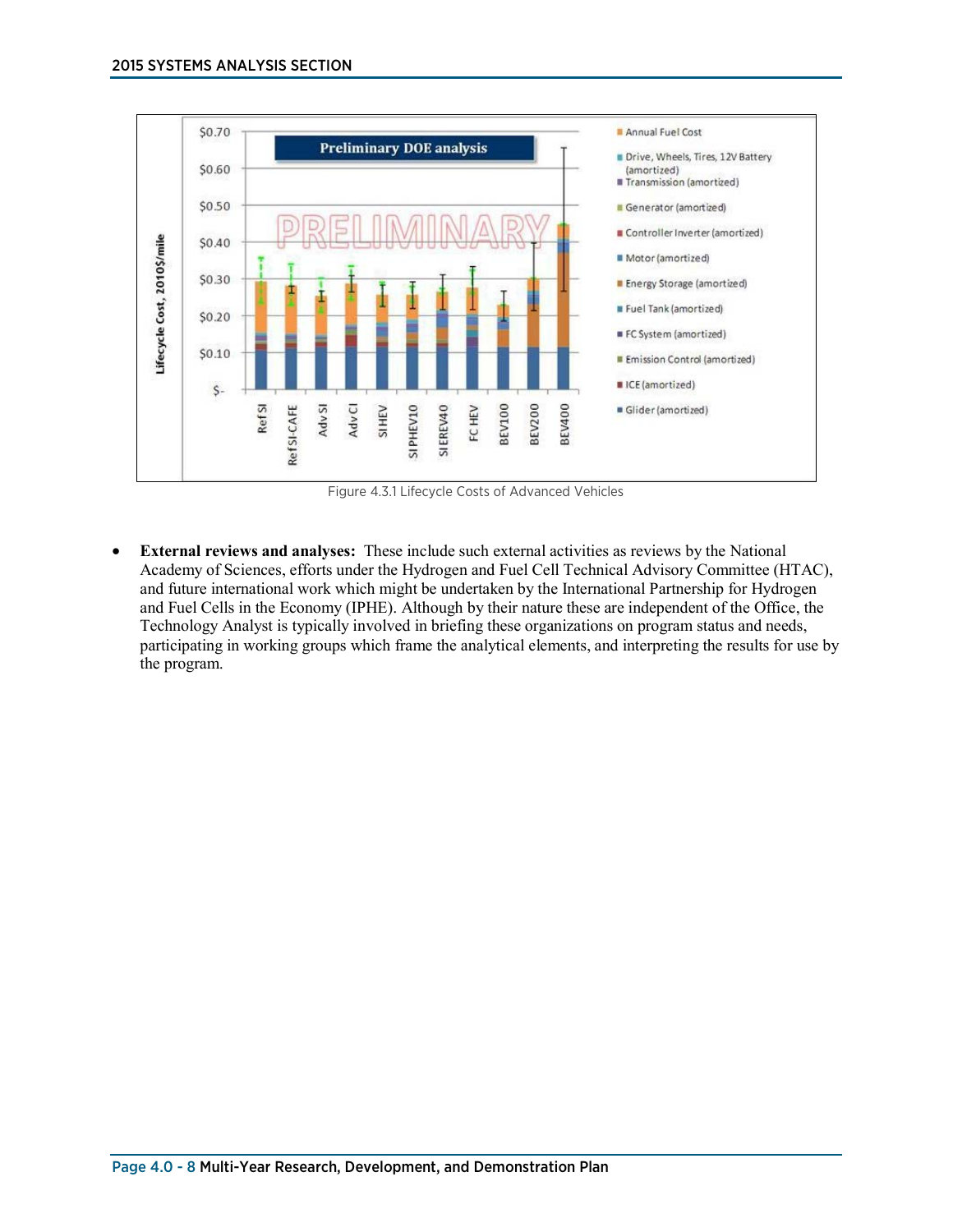# 4.4 Programmatic Status

#### Current Activities

Major Systems Analysis activities are listed in Table 4.4.1.

| Table 4.4.1 Current (2015) Systems Analysis Activities |                                                                                                                                         |                                                                                                                                                                                                                                                                                                                                                                          |                                                                                                                                                                                                                                                                                    |
|--------------------------------------------------------|-----------------------------------------------------------------------------------------------------------------------------------------|--------------------------------------------------------------------------------------------------------------------------------------------------------------------------------------------------------------------------------------------------------------------------------------------------------------------------------------------------------------------------|------------------------------------------------------------------------------------------------------------------------------------------------------------------------------------------------------------------------------------------------------------------------------------|
| <b>Task</b>                                            | <b>Subtask</b>                                                                                                                          | Approach                                                                                                                                                                                                                                                                                                                                                                 | Organization                                                                                                                                                                                                                                                                       |
|                                                        | Early market<br>analysis                                                                                                                | Conduct analysis of infrastructure<br>requirements and cost for the<br>early market emergence of fuel<br>cells for stationary and backup<br>power, material handling<br>equipment, and light duty<br>transportation                                                                                                                                                      | Multiple DOE national laboratories,<br>academia, industry and stakeholders                                                                                                                                                                                                         |
| Perform Studies<br>and Analysis                        | Production and<br>delivery<br>infrastructure<br>analysis                                                                                | Analysis of the ability of the fossil,<br>nuclear, and renewable energy<br>infrastructures, as well as the<br>electrical grid, to support<br>hydrogen production facilities                                                                                                                                                                                              | National Renewable Energy Laboratory<br>(NREL): Infrastructure Development<br>Analysis                                                                                                                                                                                             |
|                                                        | Life-cycle water,<br>energy and<br>emissions<br>analysis                                                                                | Conduct life-cycle analysis of<br>energy and emissions analysis to<br>compare existing and developing<br>transportation and stationary<br>technologies in terms of emissions<br>and total energy requirements,<br>and<br>water use for hydrogen production<br>and other fuel pathways.                                                                                   | Argonne National Laboratory (ANL)<br>and NREL: Analysis of life-cycle energy<br>and emissions associated with<br>stationary fuel cells and fuel cell<br>vehicles using the GREET model, with<br>Macro-System Model interface and<br>water use for hydrogen production<br>pathways. |
|                                                        | Fuel Cell<br>Technologies<br>Office (the<br>Office) target<br>and scenario<br>analysis of fuel<br>cell vehicle<br>(FCEV)<br>penetration | The ANL Autonomie model will be<br>used to develop FCEV cost and<br>performance measures based on<br>the Office's fuel cell, storage and<br>hydrogen targets. Oak Ridge<br>National Laboratory (ORNL) will<br>use the output of the Autonomie<br>model to estimate the impacts on<br>light duty market penetration<br>relative to the total light duty<br>vehicle fleet. | ORNL and ANL                                                                                                                                                                                                                                                                       |
|                                                        | Cost analysis of<br>alternate<br>hydrogen fueling<br>and on-board<br>storage pressure                                                   | The cost of incremental fueling<br>pressures of 350, 500 and 700 bar<br>will be determine to assess the<br>optimum fueling pressure when<br>considering the parameters of<br>driving distance, consumer factors<br>and station concentration.                                                                                                                            | ORNL and ANL                                                                                                                                                                                                                                                                       |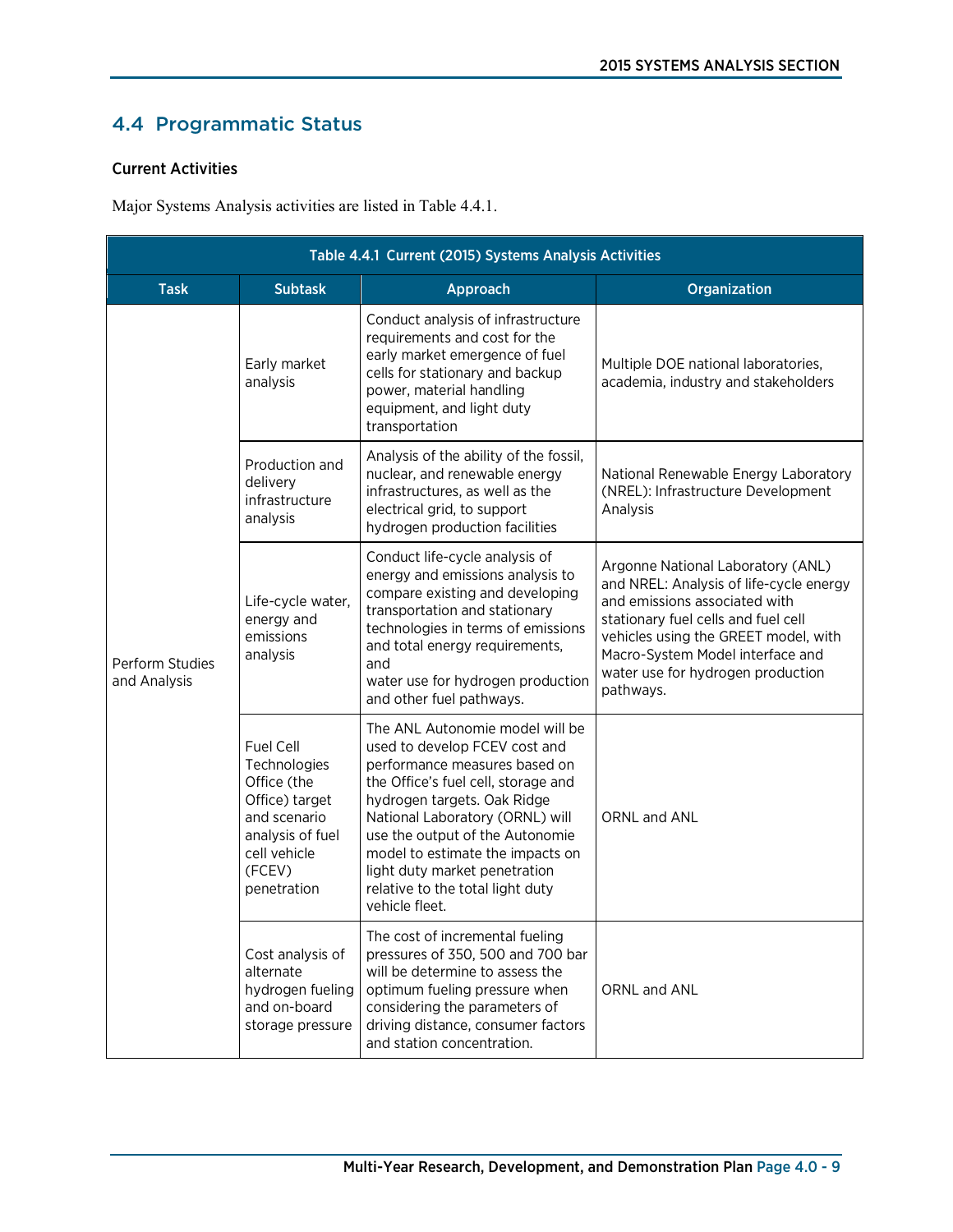| Table 4.4.1 Current (2015) Systems Analysis Activities     |                                                                                                                   |                                                                                                                                                                                                                                  |                                                                                                                                                                                                                     |
|------------------------------------------------------------|-------------------------------------------------------------------------------------------------------------------|----------------------------------------------------------------------------------------------------------------------------------------------------------------------------------------------------------------------------------|---------------------------------------------------------------------------------------------------------------------------------------------------------------------------------------------------------------------|
| <b>Task</b>                                                | <b>Subtask</b>                                                                                                    | Approach                                                                                                                                                                                                                         | Organization                                                                                                                                                                                                        |
|                                                            | Develop Macro-<br>System Model<br>computational<br>infrastructure                                                 | Develop modeling system to link<br>component and integrated<br>hydrogen models                                                                                                                                                   | Sandia National Laboratories (SNL) and<br>NREL Systems Integration (SI):<br>Developing the enterprise modeling<br>system, including a user interface to<br>allow users from across the country to<br>access the MSM |
| Provide Support<br>Functions and<br><b>Conduct Reviews</b> | Maintain and<br>upgrade H2A<br>production and<br>delivery, and<br><b>FCPower Models</b>                           | Maintain and upgrade cash flow<br>tool to determine potential<br>economic viability of hydrogen<br>and fuel cell technologies                                                                                                    | NREL: Standards and tools for<br>consistent analysis of hydrogen<br>technologies.                                                                                                                                   |
|                                                            | Maintain and<br>upgrade SERA<br>Model                                                                             | Maintain and upgrade the model<br>that supports analysis of<br>generalized regional energy issues<br>related to hydrogen                                                                                                         | NREL: Geographic-specific hydrogen<br>infrastructure model to study hydrogen<br>production and its interface to the<br>electric grid                                                                                |
|                                                            | Maintain and<br>upgrade MA3T                                                                                      | Maintain and upgrade the model<br>that analyzes vehicle selections by<br>consumers and those effects on<br>energy cost                                                                                                           | ORNL: MA3T hydrogen infrastructure<br>model to study fuel cell vehicle market<br>penetration                                                                                                                        |
|                                                            | Maintain and<br>Update the<br><b>HyARC</b>                                                                        | Keep the modeling information in<br>the web-based HyARC up-to-date<br>and add new data as required by<br>analysts and modelers                                                                                                   | Pacific Northwest National Laboratory                                                                                                                                                                               |
|                                                            | Develop financial<br>model for<br>infrastructure<br>development,<br>H <sub>2</sub> FA <sub>S</sub> T              | Develop financial model for<br>infrastructure development,<br>H2FAST, that can be used by the<br>public to assess the economic<br>viability of hydrogen refueling<br>stations.                                                   | <b>NREL</b>                                                                                                                                                                                                         |
|                                                            | Develop<br>hydrogen and<br>fuel cell<br>representation<br>for the<br>parametric<br>analysis model,<br>Parachoice. | Utilize Parachoice model to<br>conduct parametric sensitivity<br>study to determine potential<br>penetration of FCEVs in the<br>context of other technologies and<br>fuels given a range of assumptions<br>and parameter values. | SNL                                                                                                                                                                                                                 |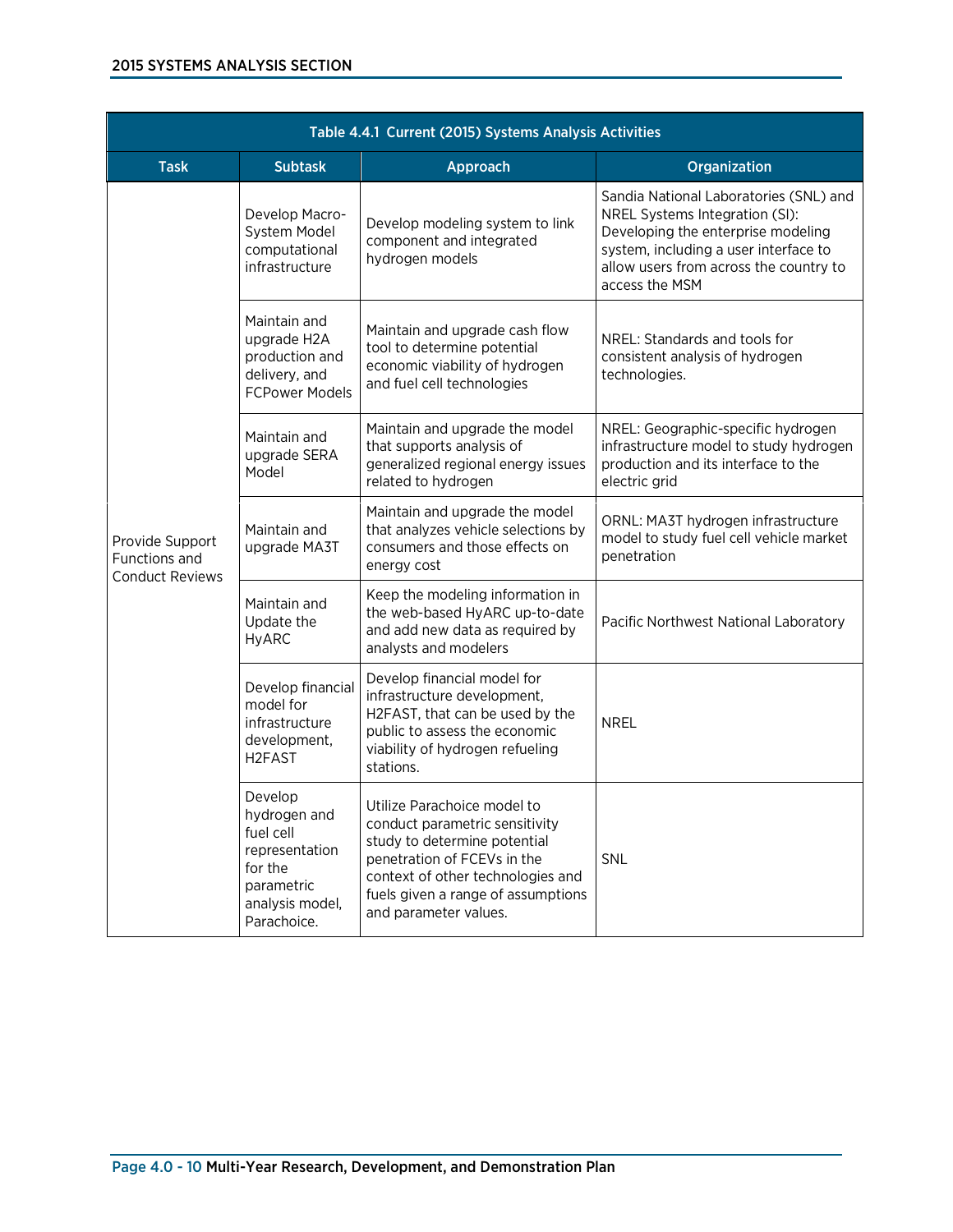### 4.5 Technical Challenges

The following discussion details the various technical and programmatic barriers that must be overcome to attain the Systems Analysis goal and objectives.

#### **Barriers**

#### **A. Future Market Behavior**

Understanding the behavior and drivers of the fuel cell, fuel, and vehicle markets are necessary to determine the long-term applications. Other major issues include the hydrogen supply infrastructure, vehicle supply interaction with fuels supply, and the requirements to meet demand. To analyze various hydrogen fuel and vehicle scenarios, models need to be developed to understand these issues and their interactions.

#### **B. Stove-piped/Siloed Analytical Capability**

Analytical capabilities and resources have been largely segmented functionally by sub-program (production, storage, fuel cells, etc.) and organizationally by DOE office (EERE, Fossil Energy, Nuclear Energy, and Science) as well as by performers/analysts (laboratories, specialized teams, industry/academia, etc.). Successful systems analysis requires the coordination and integration of analysis resources across all facets of the analytical domain.

#### **C. Inconsistent Data, Assumptions and Guidelines**

Analysis results are strongly influenced by the data sets employed, as well as the assumptions and guidelines established to frame the analytical tasks. These elements have been largely uncontrolled in the past, with individual analysts and organizations making their own value decisions. Although this approach does not necessarily make the results wrong, it does make it more difficult to put the results and ensuing recommendations in context with other analyses and the overall objectives of the Office. Establishing a Program-endorsed consistent set of data, assumptions, and guidelines is challenging because of the large number of stakeholders involved and the breadth of technologies and system requirements.

#### **D. Insufficient Suite of Models and Tools**

The program currently has a group of models to use for analysis; however, the models are not sufficient to answer all analytical needs. A macro-system model is necessary to address the overarching hydrogen infrastructure as a system. Improvement of component models is necessary to make them more useable and consistent. Model validation is required to ensure credible analytical results are produced from the suite of modeling tools

#### **E. Unplanned Studies and Analysis**

Every year, many analysis questions are raised that require analysis external to, and, in some cases, instead of the plans made for that year. Many analysis questions need responses in brief periods of time, particularly when they are driven by priority requests or needs (DOE senior management, Congress, OMB [Office of Management and Budget], HTAC, etc.). An approach for accommodating both unforeseen, real time assessment requirements as well as planned Office analysis is necessary.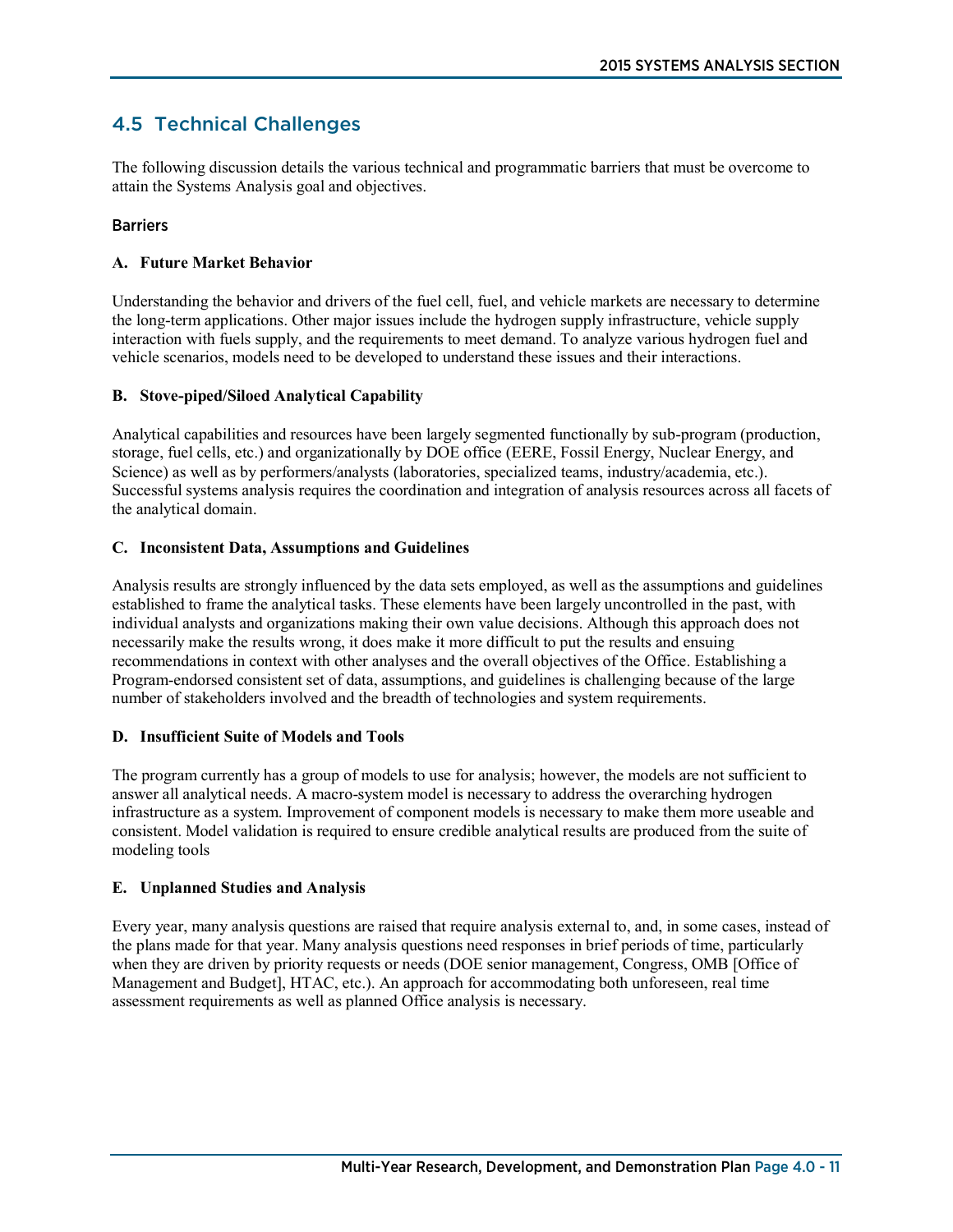## 4.6 Technical Task Descriptions

The technical task descriptions are presented in Table 4.6.1.

| <b>Table 4.6.1 Technical Task Descriptions</b> |                                                                                                                                                                                                                                                                                                                                                                                                                                                                                                                                                                                                                                                                                                                                                                                                                                                                                                                                                                                                                                                                                                           |                 |
|------------------------------------------------|-----------------------------------------------------------------------------------------------------------------------------------------------------------------------------------------------------------------------------------------------------------------------------------------------------------------------------------------------------------------------------------------------------------------------------------------------------------------------------------------------------------------------------------------------------------------------------------------------------------------------------------------------------------------------------------------------------------------------------------------------------------------------------------------------------------------------------------------------------------------------------------------------------------------------------------------------------------------------------------------------------------------------------------------------------------------------------------------------------------|-----------------|
| <b>Task</b>                                    | <b>Description</b>                                                                                                                                                                                                                                                                                                                                                                                                                                                                                                                                                                                                                                                                                                                                                                                                                                                                                                                                                                                                                                                                                        | <b>Barriers</b> |
| $\mathbf{1}$                                   | <b>Perform Studies and Analysis</b><br>Analyze issues related to infrastructure for fuel and resource supply, including the<br>effects on vehicle options customers have and how they make those decisions, non-<br>vehicular hydrogen use, feedstock quality issues for fuel cells, cost/profitability<br>analysis, and life-cycle energy and emissions analysis<br>Analyze early market opportunities for fuel cell applications including auxiliary power<br>$\bullet$<br>units (APUs), specialty vehicles, and stationary and backup power generation<br>Analyze the long-term impact of hydrogen fuel and vehicles, including the necessary<br>$\bullet$<br>infrastructure development, vehicle options, resource analysis, fuel quality analysis,<br>cost/profitability analysis, and life-cycle energy and emissions analysis<br>Analyze environmental impact assessments<br>$\bullet$<br>Perform risk analysis across FCT sub-programs<br>$\bullet$<br>Conduct collaborative analyses with other DOE offices, and other government<br>$\bullet$<br>organizations, and international organizations | A, B, D, E      |
| $\overline{2}$                                 | Develop and Maintain Models and Tools<br>Maintain and update H2A, HDSAM, FCPower model, and the Macro-System Model<br>Provide the following component models: geographic models; H2A production<br>models; HDSAM; and FCPower model<br>Maintain the following integrated models: infrastructure models; hydrogen capabilities<br>$\bullet$<br>in MARKAL; the Hydrogen Infrastructure Options model; GREET; and SERA                                                                                                                                                                                                                                                                                                                                                                                                                                                                                                                                                                                                                                                                                       | A, B, C, D      |
| $\overline{3}$                                 | <b>Provide Support Functions and Conduct Reviews</b><br>Maintain and update the Hydrogen Analysis Resource Center through a configuration-<br>$\bullet$<br>managed change process<br>Maintain and update the Analysis Repository<br>Provide other support to the program and other organizations<br>$\bullet$<br>Conduct workshops and conferences to focus and highlight program and hydrogen-<br>$\bullet$<br>related analysis activities<br>Utilize reviews and a working group to continuously improve Systems Analysis<br>٠                                                                                                                                                                                                                                                                                                                                                                                                                                                                                                                                                                          | B, C            |

### 4.7 Milestones

The following chart shows the interrelationship of milestones and tasks for the Systems Analysis sub-program from FY 2012 through FY 2020. The Systems Analysis sub-program inputs/outputs are summarized in Appendix B.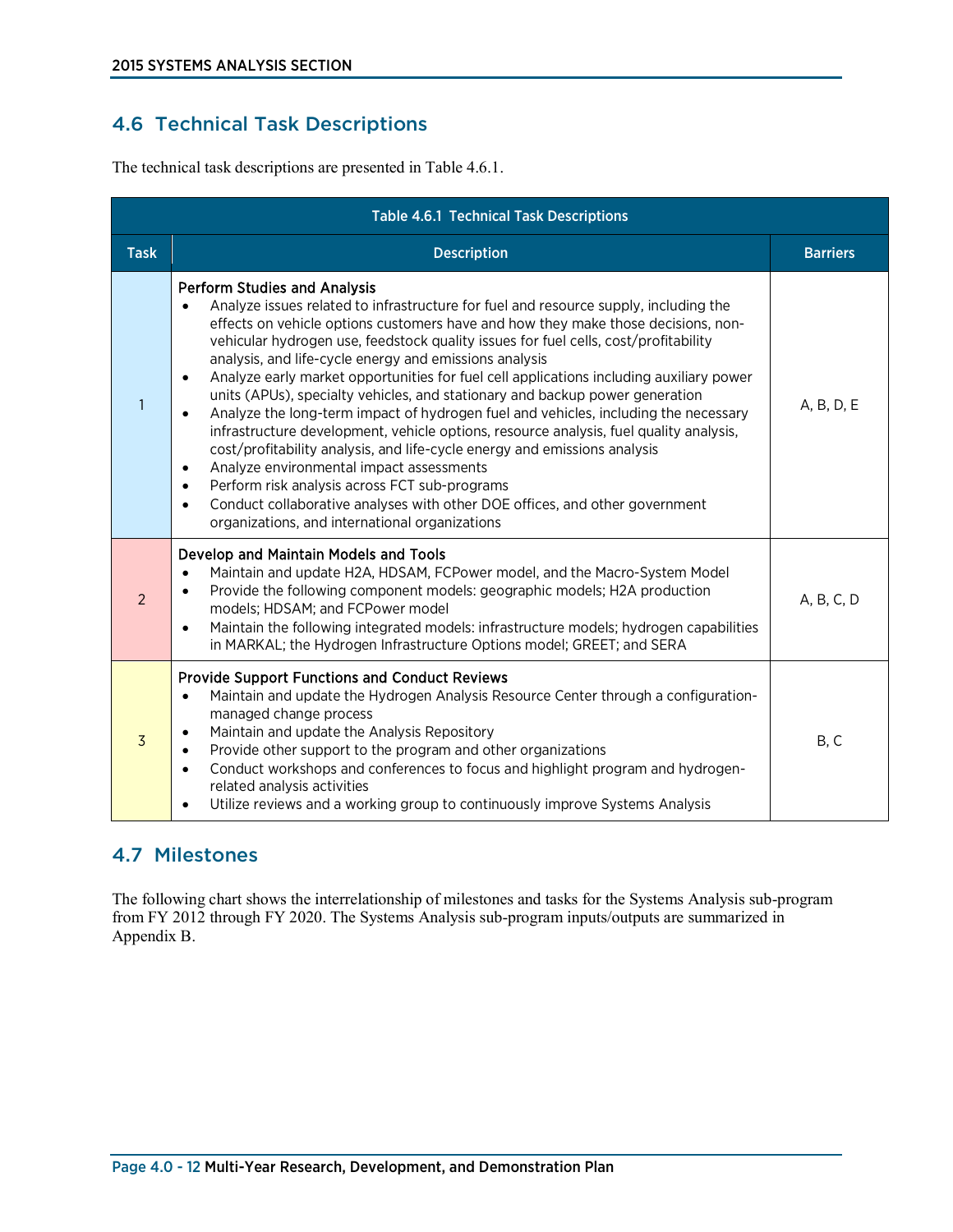### $2.2$ **FY2011 FY2012 FY2013 FY2014 FY2015 FY2016 FY2017 FY2018 FY2019 FY2020 Task 1: Perform Studies and Analysis Task 2: Develop and Maintain Models and Tools Task 3: Provide Support Functions and Conduct Reviews Multi-Year RD&D Plan Page 4.0 - 13**  $(1.10)$  $\left(1.1\right)$  $\left\langle 2.1 \right\rangle$ 1.2  $\bigg\{ 1.3$ 1.4 1.5 1.6 1.7 1.8 1.9 1.11  $(1.12)$ 1.13 1.14  $(1.15)$ 1.16 1.17  $1.18$ 2.2 2.2 2.2 2.2 2.2 2.2 2.2 2.2 2.2  $1.20 \hspace{15mm} 1.20 \hspace{15mm} 1.20 \hspace{15mm} 1.20 \hspace{15mm} 1.20 \hspace{15mm} 1.20 \hspace{15mm} 1.20 \hspace{15mm} 1.20 \hspace{15mm} 1.20 \hspace{15mm} 1.20 \hspace{15mm} 1.20 \hspace{15mm} 1.20 \hspace{15mm} 1.20 \hspace{15mm} 1.20 \hspace{15mm} 1.20 \hspace{15mm} 1.20 \hspace{15mm} 1.20 \hspace{15mm}$ 1.21 | 1.21 | 1.21 | 1.21 | 1.21 | 1.21 | 1.21 | 1.21 | 1.21 | 1.21 | 1.21 | 1.21  $\langle 2.3 \rangle$  $\langle 2.5 \rangle$   $\langle 2.6 \rangle$  $3.1$   $3.1$   $3.1$   $3.1$   $3.1$   $3.1$   $3.1$   $3.1$   $3.1$   $3.1$   $3.1$   $3.1$   $3.1$   $3.1$ 3.2 3.2 3.2 3.2 3.2 3.2 3.2 3.2 3.2 3.2 3.3 3.3 3.4 3.3 3.3 3.3 3.4  $3.4$  $(1.19)$  $\Diamond$  Milestone  $\Box$  Recurring  $\land$  Go/No-Go Milestone

#### **Systems Analysis Milestone Chart**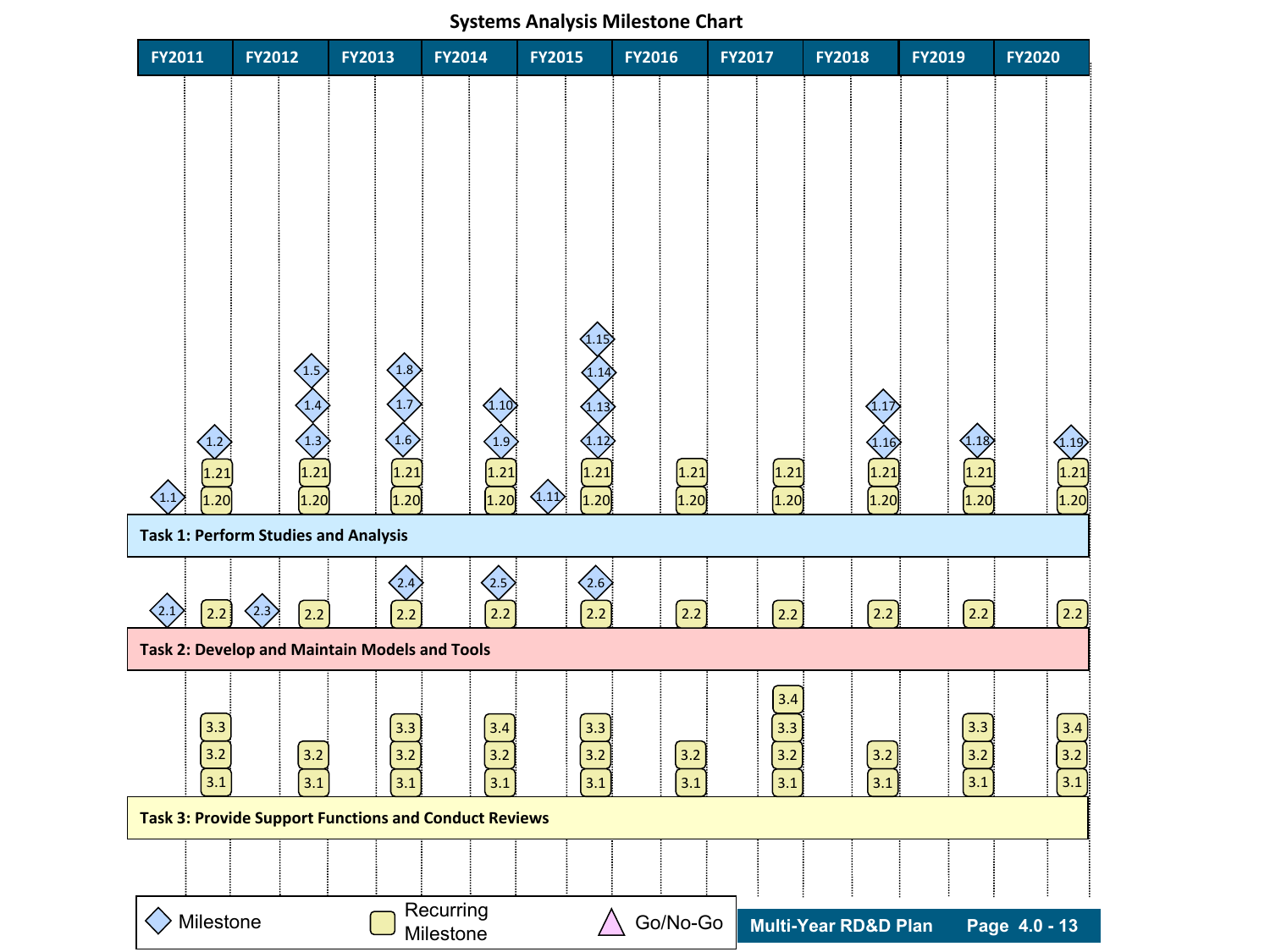| <b>Task 1: Perform Studies and Analysis</b> |                                                                                                                                                                                                                                                    |
|---------------------------------------------|----------------------------------------------------------------------------------------------------------------------------------------------------------------------------------------------------------------------------------------------------|
| 1.1                                         | Complete an analysis of the hydrogen infrastructure and technical target progress for hydrogen fuel and<br>vehicles. (2Q, 2011)                                                                                                                    |
| 1.2                                         | Update well-to-wheels analysis and quantify reductions in petroleum use, greenhouse-gas emissions, and<br>criteria pollutant emissions. (Q4, 2011)                                                                                                 |
| 1.3                                         | Complete analysis of the impact of biogas quality on stationary fuel cell cost and performance. (4Q,<br>2012)                                                                                                                                      |
| 1.4                                         | Complete evaluation of fueling station costs for early vehicle penetration to determine the cost of fueling<br>pathways for low and moderate fueling demand rates. (4Q, 2012)                                                                      |
| 1.5                                         | Complete evaluation of hydrogen for energy storage and as an energy carrier to supplement energy and<br>electrical infrastructure. (4Q, 2012)                                                                                                      |
| 1.6                                         | Complete analysis of biogas availability for stationary power generation and hydrogen production. (4Q,<br>2013)                                                                                                                                    |
| 1.7                                         | Complete analysis of job impact for fuel cell growth in material handling equipment sector through 2020.<br>(4Q, 2013)                                                                                                                             |
| 1.8                                         | Determine economies of scale required for government ramp down of funding for RD&D. (4Q, 2013)                                                                                                                                                     |
| 1.9                                         | Complete analysis and studies of resource/feedstock, production/delivery, and existing infrastructure for<br>technology readiness. (4Q, 2014)                                                                                                      |
| 1.10                                        | Complete analysis of job impact for fuel cell growth in distributed power generation sector through<br>2020. (4Q, 2014)                                                                                                                            |
| 1.11                                        | Complete analysis of the impact of hydrogen quality on the hydrogen production cost and the fuel cell<br>performance for the long range technologies and technology readiness. (2Q, 2015)                                                          |
| 1.12                                        | Complete an analysis of the hydrogen infrastructure and technical target progress for technology<br>readiness. (4Q, 2015)                                                                                                                          |
| 1.13                                        | Complete environmental analysis of the technology environmental impacts for hydrogen and fuel cell<br>scenarios and technology readiness. (4Q, 2015)                                                                                               |
| 1.14                                        | Complete analysis of the job impact from fuel cell growth in stationary power generation sector through<br>2020. (4Q, 2015)                                                                                                                        |
| 1.15                                        | Complete analysis of program milestones and technology readiness goals - including risk analysis,<br>independent reviews, financial evaluations, and environmental analysis - to identify technology and risk<br>mitigation strategies. (4Q, 2015) |
| 1.16                                        | Complete analysis of program performance, cost status, and potential use of fuel cells for a portfolio of<br>commercial applications. (4Q, 2018)                                                                                                   |
| 1.17                                        | Complete analysis of program technology performance and cost status, and potential to enable use of<br>fuel cells for a portfolio of commercial applications. (4Q, 2018)                                                                           |